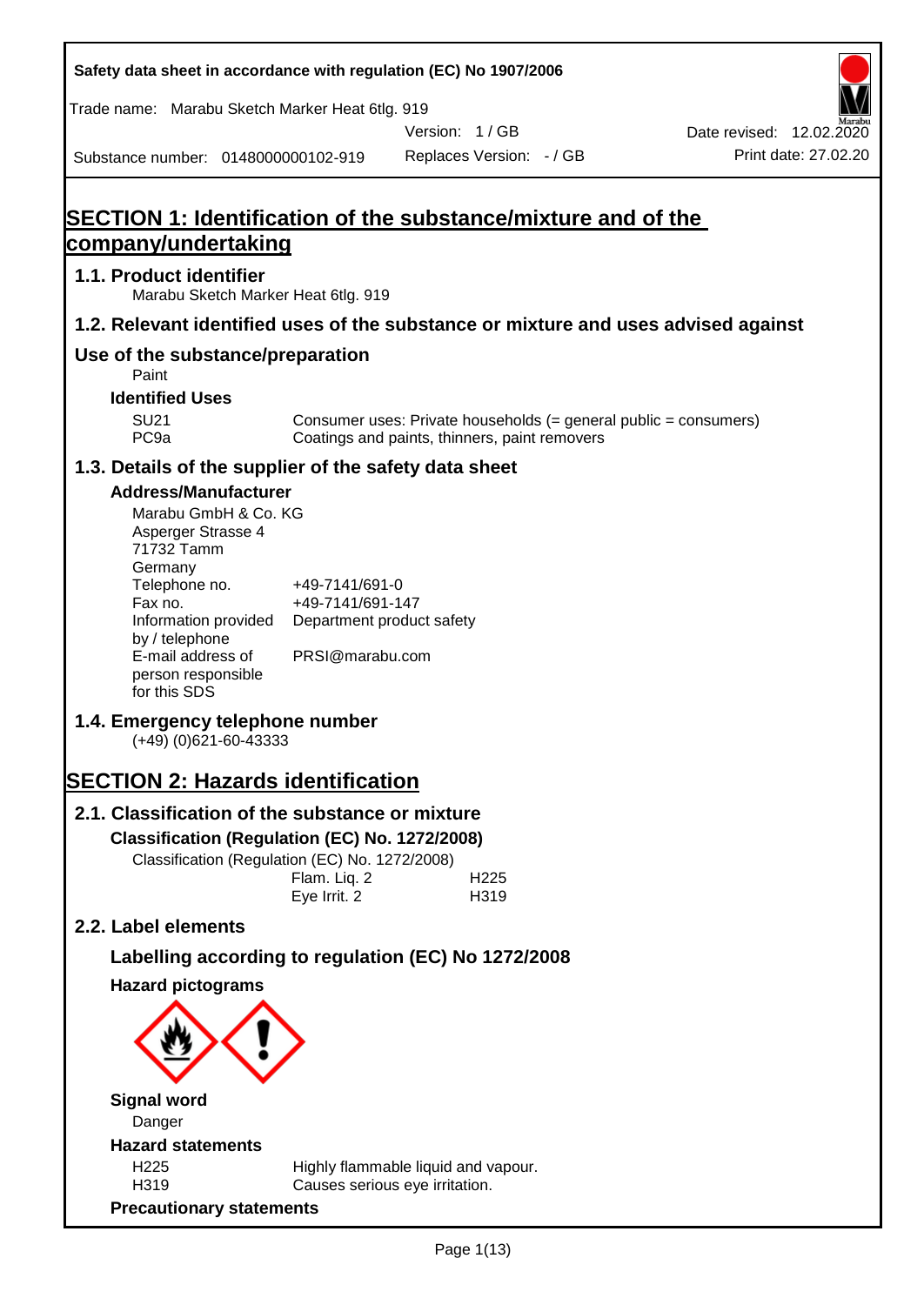| Safety data sheet in accordance with regulation (EC) No 1907/2006 |                                                       |                          |                  |            |                                                                       |                                                                                  |
|-------------------------------------------------------------------|-------------------------------------------------------|--------------------------|------------------|------------|-----------------------------------------------------------------------|----------------------------------------------------------------------------------|
| Trade name: Marabu Sketch Marker Heat 6tlg. 919                   |                                                       | Version: 1/GB            |                  |            |                                                                       |                                                                                  |
| Substance number: 0148000000102-919                               |                                                       | Replaces Version: - / GB |                  |            |                                                                       | Date revised: 12.02.2020<br>Print date: 27,02.20                                 |
|                                                                   |                                                       |                          |                  |            |                                                                       |                                                                                  |
| P <sub>101</sub>                                                  |                                                       |                          |                  |            | If medical advice is needed, have product container or label at hand. |                                                                                  |
| P <sub>102</sub>                                                  | Keep out of reach of children.                        |                          |                  |            |                                                                       |                                                                                  |
| P210                                                              |                                                       |                          |                  |            |                                                                       | Keep away from heat, hot surfaces, sparks, open flames and other ignition        |
| P264.1                                                            | sources. No smoking.                                  |                          |                  |            |                                                                       |                                                                                  |
| P280                                                              | Wash hands thoroughly after handling.                 |                          |                  |            |                                                                       | Wear protective gloves / protective clothing / eye protection / face protection. |
| P305+P351+P338                                                    |                                                       |                          |                  |            |                                                                       | IF IN EYES: Rinse cautiously with water for several minutes. Remove contact      |
|                                                                   | lenses, if present and easy to do. Continue rinsing.  |                          |                  |            |                                                                       |                                                                                  |
| P501.9                                                            | Dispose of contents / container as problematic waste. |                          |                  |            |                                                                       |                                                                                  |
| 2.3. Other hazards                                                |                                                       |                          |                  |            |                                                                       |                                                                                  |
| No special hazards have to be mentioned.                          |                                                       |                          |                  |            |                                                                       |                                                                                  |
|                                                                   |                                                       |                          |                  |            |                                                                       |                                                                                  |
| <b>SECTION 3: Composition/information on ingredients</b>          |                                                       |                          |                  |            |                                                                       |                                                                                  |
| 3.2. Mixtures                                                     |                                                       |                          |                  |            |                                                                       |                                                                                  |
| <b>Hazardous ingredients</b>                                      |                                                       |                          |                  |            |                                                                       |                                                                                  |
| <b>Ethanol</b>                                                    |                                                       |                          |                  |            |                                                                       |                                                                                  |
| CAS No.                                                           | 64-17-5                                               |                          |                  |            |                                                                       |                                                                                  |
| EINECS no.                                                        | 200-578-6                                             |                          |                  |            |                                                                       |                                                                                  |
| Registration no.                                                  | 01-2119457610-43                                      |                          |                  |            |                                                                       |                                                                                  |
| Concentration                                                     | $>=$                                                  | 50                       | $\lt$            | 100        | %                                                                     |                                                                                  |
| Classification (Regulation (EC) No. 1272/2008)                    |                                                       |                          |                  |            |                                                                       |                                                                                  |
|                                                                   | Flam. Liq. 2                                          |                          | H <sub>225</sub> |            |                                                                       |                                                                                  |
|                                                                   | Eye Irrit. 2                                          |                          | H319             |            |                                                                       |                                                                                  |
|                                                                   |                                                       |                          |                  |            |                                                                       |                                                                                  |
| Concentration limits (Regulation (EC) No. 1272/2008)              |                                                       |                          |                  |            |                                                                       |                                                                                  |
|                                                                   | Eye Irrit. 2                                          | H319                     |                  | $>= 50 \%$ |                                                                       |                                                                                  |
| 1-Methoxy-2-propanol                                              |                                                       |                          |                  |            |                                                                       |                                                                                  |
| CAS No.<br>EINECS no.                                             | 107-98-2                                              |                          |                  |            |                                                                       |                                                                                  |
|                                                                   | 203-539-1<br>01-2119457435-35                         |                          |                  |            |                                                                       |                                                                                  |
| Registration no.<br>Concentration                                 | $>=$                                                  | 10                       | $\,<\,$          | 20         | %                                                                     |                                                                                  |
|                                                                   |                                                       |                          |                  |            |                                                                       |                                                                                  |
| Classification (Regulation (EC) No. 1272/2008)                    |                                                       |                          |                  |            |                                                                       |                                                                                  |
|                                                                   | STOT SE 3                                             |                          | H336             |            |                                                                       |                                                                                  |
|                                                                   | Flam. Liq. 3                                          |                          | H <sub>226</sub> |            |                                                                       |                                                                                  |
|                                                                   |                                                       |                          |                  |            |                                                                       |                                                                                  |
| <b>SECTION 4: First aid measures</b>                              |                                                       |                          |                  |            |                                                                       |                                                                                  |
|                                                                   |                                                       |                          |                  |            |                                                                       |                                                                                  |
| 4.1. Description of first aid measures                            |                                                       |                          |                  |            |                                                                       |                                                                                  |

#### **General information**

In all cases of doubt, or when symptoms persist, seek medical attention. Never give anything by mouth to an unconscious person. If unconscious place in recovery position and seek medical advice.

#### **After inhalation**

Remove to fresh air, keep patient warm and at rest. If breathing is irregular or stopped, administer artificial respiration.

#### **After skin contact**

Remove contaminated clothing. Wash skin thoroughly with soap and water or use recognised skin cleanser. Do NOT use solvents or thinners.

#### **After eye contact**

Remove contact lenses, irrigate copiously with clean, fresh water, holding the eyelids apart for at least 10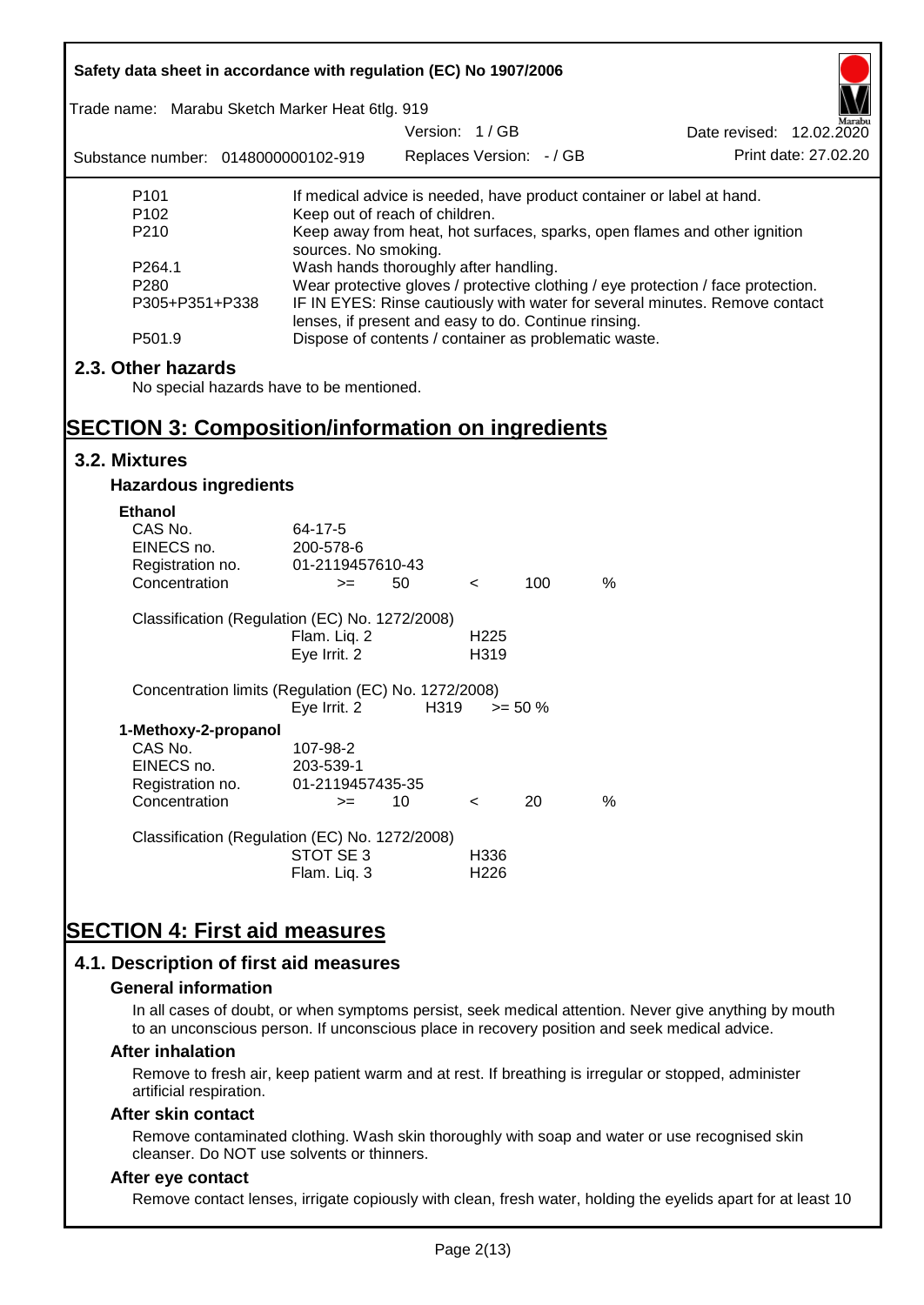Trade name: Marabu Sketch Marker Heat 6tlg. 919

Version: 1 / GB

Substance number: 0148000000102-919

Replaces Version: - / GB Print date: 27.02.20 Date revised: 12.02.2020

minutes and seek immediate medical advice.

#### **After ingestion**

If accidentally swallowed rinse the mouth with plenty of water (only if the person is conscious) and obtain immediate medical attention. Keep at rest. Do NOT induce vomiting.

**4.2. Most important symptoms and effects, both acute and delayed** Until now no symptoms known so far.

## **4.3. Indication of any immediate medical attention and special treatment needed**

#### **Hints for the physician / treatment**

Treat symptomatically

## **SECTION 5: Firefighting measures**

#### **5.1. Extinguishing media**

#### **Suitable extinguishing media**

Recommended: alcohol resistant foam, CO2, powders, water spray/mist, Not be used for safety reasons: water jet

### **5.2. Special hazards arising from the substance or mixture**

In the event of fire the following can be released: Carbon monoxide (CO); Carbon dioxide (CO2); dense black smoke; Nitrogen oxides (NOx); Sulphur oxides

#### **5.3. Advice for firefighters**

#### **Special protective equipment for fire-fighting**

Cool closed containers exposed to fire with water. Do not allow run-off from fire fighting to enter drains or water courses.

## **SECTION 6: Accidental release measures**

#### **6.1. Personal precautions, protective equipment and emergency procedures**

Exclude sources of ignition and ventilate the area. Avoid breathing vapours. Refer to protective measures listed in Sections 7 and 8.

#### **6.2. Environmental precautions**

Do not allow to enter drains or waterways. If the product contaminates lakes, rivers or sewage, inform appropriate authorities in accordance with local regulations.

#### **6.3. Methods and material for containment and cleaning up**

Contain and collect spillage with non-combustible absorbent materials, e.g. sand, earth, vermiculite, diatomaceous earth and place in container for disposal according to local regulations (see section 13). Clean preferably with a detergent - avoid use of solvents.

#### **6.4. Reference to other sections**

Information regarding Safe handling, see Section 7. Information regarding personal protective measures, see Section 8. Information regarding waste disposal, see Section 13.

## **SECTION 7: Handling and storage**

## **7.1. Precautions for safe handling**

## **Advice on safe handling**

Prevent the creation of flammable or explosive concentrations of vapour in air and avoid vapour concentration higher than the occupational exposure limits. In addition, the product should only be used in areas from which all naked lights and other sources of ignition have been excluded. Electrical equipment should be protected to the appropriate standard. Mixture may charge electrostatically: always use earthing leads when transferring from one container to another. Operators should wear anti-static footwear and clothing and floors should be of the conducting type. Isolate from sources of heat, sparks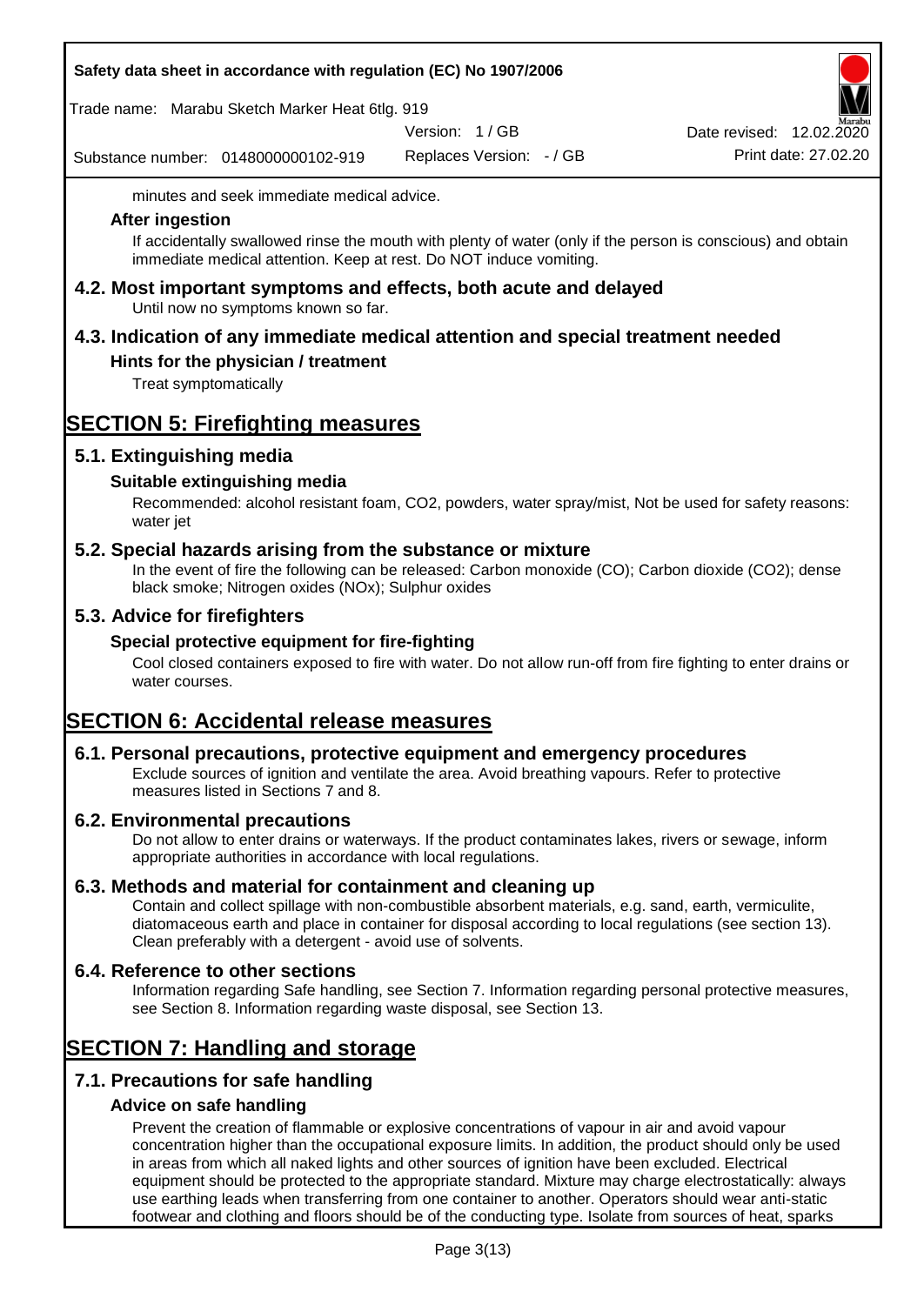| Safety data sheet in accordance with regulation (EC) No 1907/2006                                                                                                                                                                                                                                                                                                                                                                                                                                                                                                                                                                                                                                         |            |                                          |                                   |      |                          |                      |
|-----------------------------------------------------------------------------------------------------------------------------------------------------------------------------------------------------------------------------------------------------------------------------------------------------------------------------------------------------------------------------------------------------------------------------------------------------------------------------------------------------------------------------------------------------------------------------------------------------------------------------------------------------------------------------------------------------------|------------|------------------------------------------|-----------------------------------|------|--------------------------|----------------------|
| Trade name: Marabu Sketch Marker Heat 6tlg. 919                                                                                                                                                                                                                                                                                                                                                                                                                                                                                                                                                                                                                                                           |            |                                          |                                   |      |                          |                      |
|                                                                                                                                                                                                                                                                                                                                                                                                                                                                                                                                                                                                                                                                                                           |            | Version: 1/GB                            |                                   |      | Date revised: 12.02.2020 |                      |
| Substance number: 0148000000102-919                                                                                                                                                                                                                                                                                                                                                                                                                                                                                                                                                                                                                                                                       |            |                                          | Replaces Version: - / GB          |      |                          | Print date: 27.02.20 |
| and open flame. No sparking tools should be used. Avoid skin and eye contact. Avoid the inhalation of<br>particulates and spray mist arising from the application of this mixture. Smoking, eating and drinking shall<br>be prohibited in application area. For personal protection see Section 8. Never use pressure to empty:<br>container is not a pressure vessel. Always keep in containers of same material as the original one.<br>Comply with the health and safety at work laws. Do not allow to enter drains or water courses.<br>Advice on protection against fire and explosion<br>Vapours are heavier than air and may spread along floors. Vapours may form explosive mixtures with<br>air. |            |                                          |                                   |      |                          |                      |
| Classification of fires / temperature class / Ignition group / Dust explosion class                                                                                                                                                                                                                                                                                                                                                                                                                                                                                                                                                                                                                       |            |                                          |                                   |      |                          |                      |
| <b>Classification of fires</b><br>Temperature class<br>T3                                                                                                                                                                                                                                                                                                                                                                                                                                                                                                                                                                                                                                                 |            |                                          | B (Combustible liquid substances) |      |                          |                      |
| 7.2. Conditions for safe storage, including any incompatibilities                                                                                                                                                                                                                                                                                                                                                                                                                                                                                                                                                                                                                                         |            |                                          |                                   |      |                          |                      |
| Requirements for storage rooms and vessels                                                                                                                                                                                                                                                                                                                                                                                                                                                                                                                                                                                                                                                                |            |                                          |                                   |      |                          |                      |
| Electrical installations/working materials must comply with the local applied technological safety<br>standards. Storage rooms in which filling operations take place must have a conducting floor. Store in<br>accordance with national regulation                                                                                                                                                                                                                                                                                                                                                                                                                                                       |            |                                          |                                   |      |                          |                      |
| Hints on storage assembly                                                                                                                                                                                                                                                                                                                                                                                                                                                                                                                                                                                                                                                                                 |            |                                          |                                   |      |                          |                      |
| Store away from oxidising agents, from strongly alkaline and strongly acid materials.                                                                                                                                                                                                                                                                                                                                                                                                                                                                                                                                                                                                                     |            |                                          |                                   |      |                          |                      |
| Further information on storage conditions                                                                                                                                                                                                                                                                                                                                                                                                                                                                                                                                                                                                                                                                 |            |                                          |                                   |      |                          |                      |
| Observe label precautions. Store between 15 and 30 °C in a dry, well ventilated place away from<br>sources of heat and direct sunlight. Keep container tightly closed. Keep away from sources of ignition.<br>No smoking. Prevent unauthorised access. Containers which are opened must be carefully resealed and<br>kept upright to prevent leakage.                                                                                                                                                                                                                                                                                                                                                     |            |                                          |                                   |      |                          |                      |
| 7.3. Specific end use(s)<br>Paint                                                                                                                                                                                                                                                                                                                                                                                                                                                                                                                                                                                                                                                                         |            |                                          |                                   |      |                          |                      |
| <b>SECTION 8: Exposure controls/personal protection</b>                                                                                                                                                                                                                                                                                                                                                                                                                                                                                                                                                                                                                                                   |            |                                          |                                   |      |                          |                      |
| 8.1. Control parameters                                                                                                                                                                                                                                                                                                                                                                                                                                                                                                                                                                                                                                                                                   |            |                                          |                                   |      |                          |                      |
| <b>Exposure limit values</b>                                                                                                                                                                                                                                                                                                                                                                                                                                                                                                                                                                                                                                                                              |            |                                          |                                   |      |                          |                      |
|                                                                                                                                                                                                                                                                                                                                                                                                                                                                                                                                                                                                                                                                                                           |            |                                          |                                   |      |                          |                      |
| <b>Ethanol</b><br>List                                                                                                                                                                                                                                                                                                                                                                                                                                                                                                                                                                                                                                                                                    | EH40       |                                          |                                   |      |                          |                      |
| <b>Type</b>                                                                                                                                                                                                                                                                                                                                                                                                                                                                                                                                                                                                                                                                                               | <b>WEL</b> |                                          |                                   |      |                          |                      |
| Value                                                                                                                                                                                                                                                                                                                                                                                                                                                                                                                                                                                                                                                                                                     | 1920       | mg/m <sup>3</sup>                        |                                   | 1000 | ppm(V)                   |                      |
| <b>Status: 2011</b>                                                                                                                                                                                                                                                                                                                                                                                                                                                                                                                                                                                                                                                                                       |            |                                          |                                   |      |                          |                      |
| 1-Methoxy-2-propanol                                                                                                                                                                                                                                                                                                                                                                                                                                                                                                                                                                                                                                                                                      |            |                                          |                                   |      |                          |                      |
| List                                                                                                                                                                                                                                                                                                                                                                                                                                                                                                                                                                                                                                                                                                      | EH40       |                                          |                                   |      |                          |                      |
| <b>Type</b>                                                                                                                                                                                                                                                                                                                                                                                                                                                                                                                                                                                                                                                                                               | <b>WEL</b> |                                          |                                   |      |                          |                      |
| Value                                                                                                                                                                                                                                                                                                                                                                                                                                                                                                                                                                                                                                                                                                     | 375        | mg/m <sup>3</sup>                        |                                   | 100  | ppm(V)                   |                      |
| Short term exposure limit<br>Skin resorption / sensibilisation: Sk;                                                                                                                                                                                                                                                                                                                                                                                                                                                                                                                                                                                                                                       | 560        | mg/m <sup>3</sup><br><b>Status: 2011</b> |                                   | 150  | ppm(V)                   |                      |
| <b>Derived No/Minimal Effect Levels (DNEL/DMEL)</b>                                                                                                                                                                                                                                                                                                                                                                                                                                                                                                                                                                                                                                                       |            |                                          |                                   |      |                          |                      |
|                                                                                                                                                                                                                                                                                                                                                                                                                                                                                                                                                                                                                                                                                                           |            |                                          |                                   |      |                          |                      |
| <b>Ethanol</b><br>Type of value                                                                                                                                                                                                                                                                                                                                                                                                                                                                                                                                                                                                                                                                           |            |                                          | Derived No Effect Level (DNEL)    |      |                          |                      |
| Reference group                                                                                                                                                                                                                                                                                                                                                                                                                                                                                                                                                                                                                                                                                           | Worker     |                                          |                                   |      |                          |                      |
| Duration of exposure                                                                                                                                                                                                                                                                                                                                                                                                                                                                                                                                                                                                                                                                                      | Long term  |                                          |                                   |      |                          |                      |
| Route of exposure                                                                                                                                                                                                                                                                                                                                                                                                                                                                                                                                                                                                                                                                                         | inhalative |                                          |                                   |      |                          |                      |
| Mode of action                                                                                                                                                                                                                                                                                                                                                                                                                                                                                                                                                                                                                                                                                            |            | Systemic effects                         |                                   |      |                          |                      |
| Concentration                                                                                                                                                                                                                                                                                                                                                                                                                                                                                                                                                                                                                                                                                             |            | 950                                      |                                   |      | mg/m <sup>3</sup>        |                      |
| Type of value<br>Reference group                                                                                                                                                                                                                                                                                                                                                                                                                                                                                                                                                                                                                                                                          | Worker     |                                          | Derived No Effect Level (DNEL)    |      |                          |                      |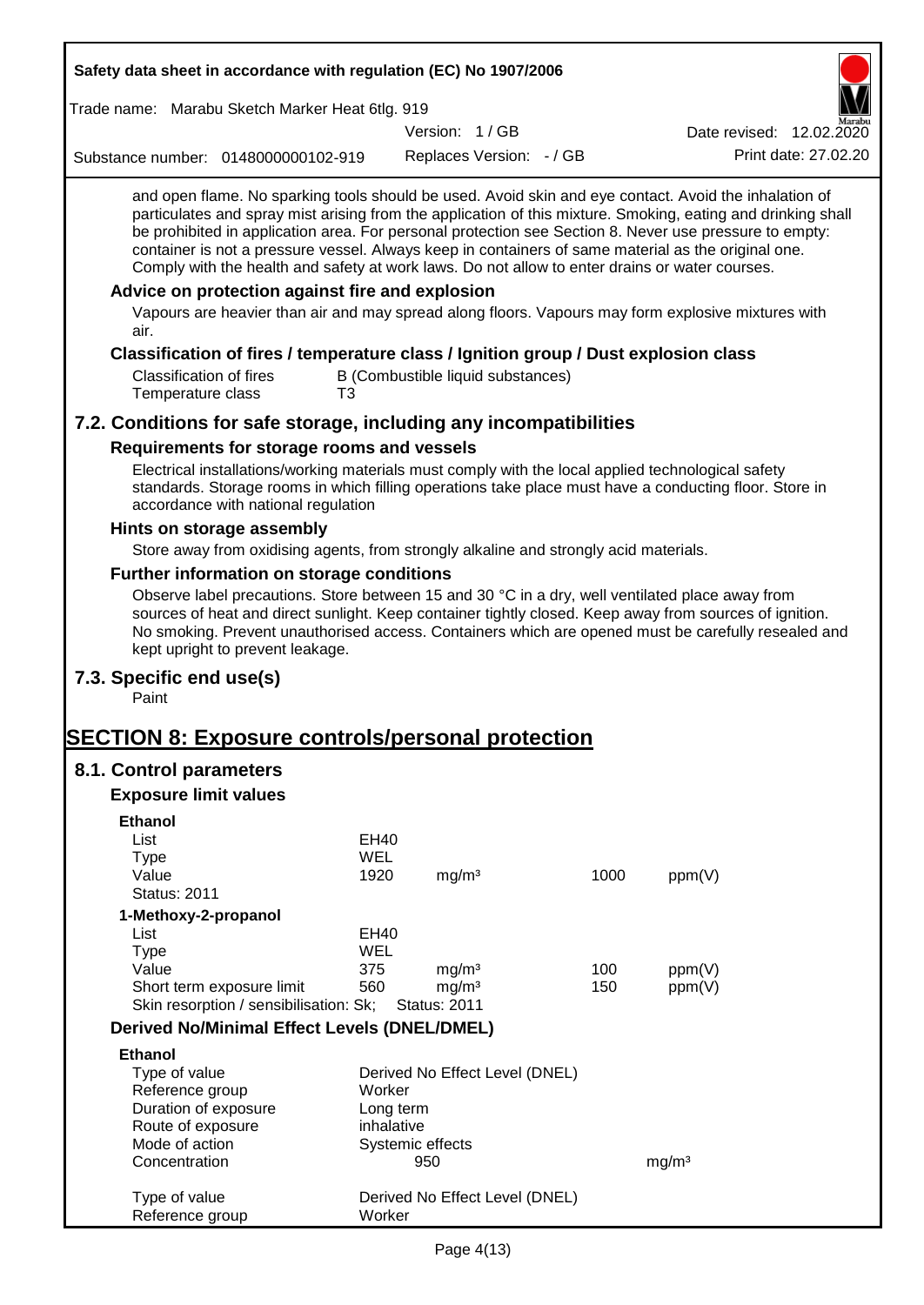| Safety data sheet in accordance with regulation (EC) No 1907/2006 |                                |                          |
|-------------------------------------------------------------------|--------------------------------|--------------------------|
| Trade name: Marabu Sketch Marker Heat 6tlg. 919                   |                                |                          |
|                                                                   | Version: 1/GB                  | Date revised: 12.02.2020 |
| Substance number: 0148000000102-919                               | Replaces Version: - / GB       | Print date: 27.02.20     |
| Duration of exposure                                              | Short term                     |                          |
| Route of exposure                                                 | inhalative                     |                          |
| Mode of action                                                    | Local effects                  |                          |
| Concentration                                                     | 1900                           | mg/m <sup>3</sup>        |
| Type of value                                                     | Derived No Effect Level (DNEL) |                          |
| Reference group                                                   | Worker                         |                          |
| Duration of exposure                                              | Long term                      |                          |
| Route of exposure                                                 | dermal                         |                          |
| Mode of action                                                    | Systemic effects               |                          |
| Concentration                                                     | 343                            | mg/kg/d                  |
| Type of value                                                     | Derived No Effect Level (DNEL) |                          |
| Reference group                                                   | Consumer                       |                          |
| Duration of exposure                                              | Long term                      |                          |
| Route of exposure                                                 | inhalative                     |                          |
| Mode of action                                                    | Systemic effects               |                          |
| Concentration                                                     | 114                            | mg/m <sup>3</sup>        |
| Type of value                                                     | Derived No Effect Level (DNEL) |                          |
| Reference group                                                   | Consumer                       |                          |
| Duration of exposure                                              | Short term                     |                          |
| Route of exposure                                                 | inhalative                     |                          |
| Mode of action                                                    | Local effects                  |                          |
| Concentration                                                     | 950                            | mg/m <sup>3</sup>        |
|                                                                   |                                |                          |
| Type of value                                                     | Derived No Effect Level (DNEL) |                          |
| Reference group                                                   | Consumer                       |                          |
| Duration of exposure                                              | Long term                      |                          |
| Route of exposure                                                 | dermal                         |                          |
| Mode of action                                                    | Systemic effects               |                          |
| Concentration                                                     | 206                            | mg/kg/d                  |
| Type of value                                                     | Derived No Effect Level (DNEL) |                          |
| Reference group                                                   | Consumer                       |                          |
| Duration of exposure                                              | Long term                      |                          |
| Route of exposure                                                 | oral                           |                          |
| Mode of action                                                    | Systemic effects               |                          |
| Concentration                                                     | 87                             | mg/kg/d                  |
| 1-Methoxy-2-propanol                                              |                                |                          |
| Type of value                                                     | Derived No Effect Level (DNEL) |                          |
| Reference group                                                   | Worker                         |                          |
| Duration of exposure                                              | Acute                          |                          |
| Route of exposure                                                 | inhalative                     |                          |
| Mode of action                                                    | Local effects                  |                          |
| Concentration                                                     | 553,5                          | mg/m <sup>3</sup>        |
|                                                                   |                                |                          |
| Type of value                                                     | Derived No Effect Level (DNEL) |                          |
| Reference group                                                   | Worker                         |                          |
| Duration of exposure                                              | Long term                      |                          |
| Route of exposure                                                 | dermal                         |                          |
| Mode of action                                                    | Systemic effects               |                          |
| Concentration                                                     | 50,6                           | mg/person/               |
|                                                                   |                                | d                        |
| Type of value                                                     | Derived No Effect Level (DNEL) |                          |
|                                                                   |                                |                          |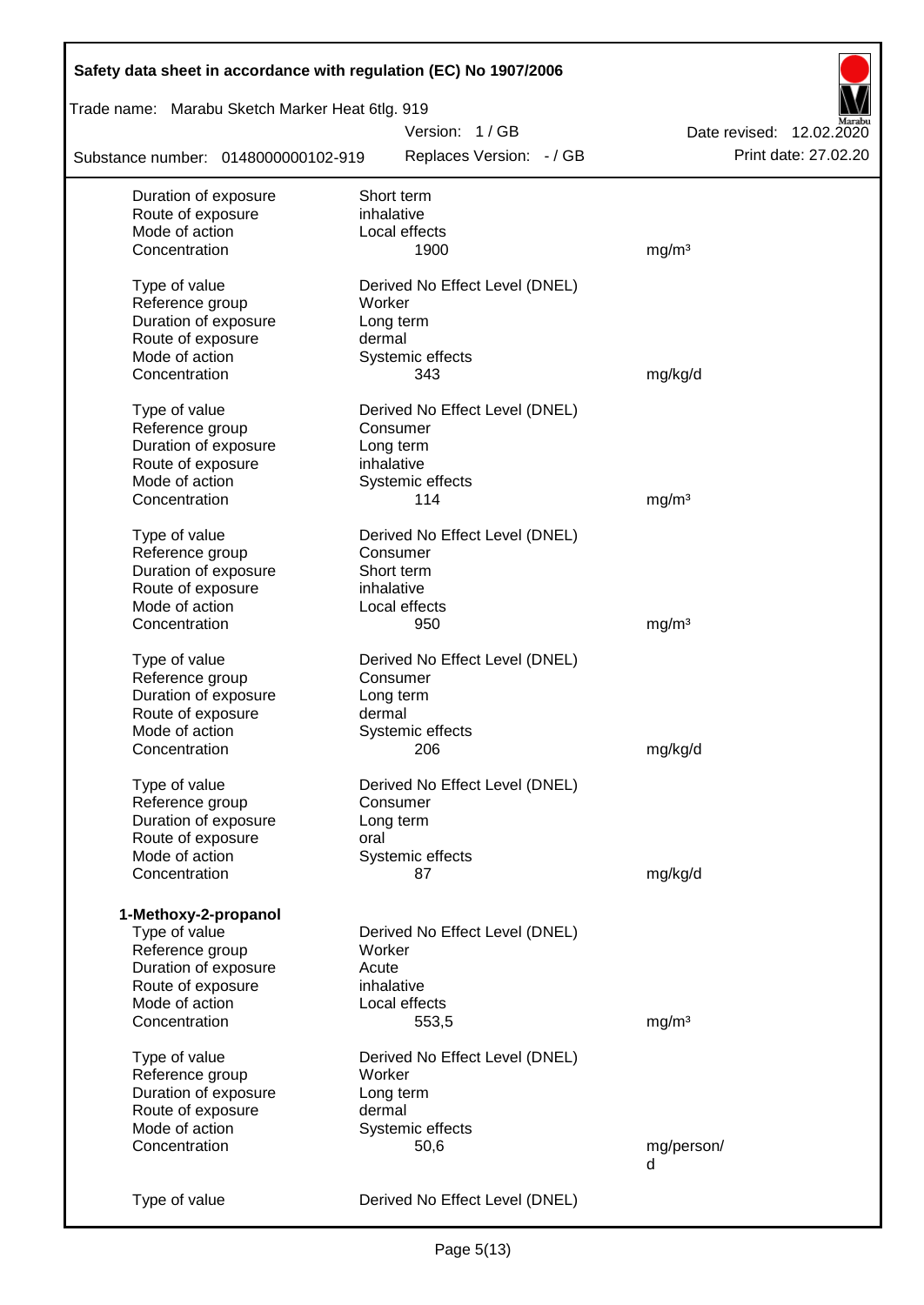| Safety data sheet in accordance with regulation (EC) No 1907/2006 |                                |                          |
|-------------------------------------------------------------------|--------------------------------|--------------------------|
| Trade name: Marabu Sketch Marker Heat 6tlg. 919                   |                                |                          |
|                                                                   | Version: 1/GB                  | Date revised: 12.02.2020 |
| Substance number: 0148000000102-919                               | Replaces Version: - / GB       | Print date: 27.02.20     |
| Reference group                                                   | Worker                         |                          |
| Duration of exposure                                              | Long term                      |                          |
| Route of exposure                                                 | inhalative                     |                          |
| Mode of action                                                    | Systemic effects               |                          |
| Concentration                                                     | 369                            | mg/m <sup>3</sup>        |
| Type of value                                                     | Derived No Effect Level (DNEL) |                          |
| Reference group                                                   | <b>General Population</b>      |                          |
| Duration of exposure                                              | Long term                      |                          |
| Route of exposure                                                 | dermal                         |                          |
| Mode of action                                                    | Systemic effects               |                          |
| Concentration                                                     | 18,1                           | mg/kg                    |
| Type of value                                                     | Derived No Effect Level (DNEL) |                          |
| Reference group                                                   | <b>General Population</b>      |                          |
| Duration of exposure                                              | Long term                      |                          |
| Route of exposure                                                 | inhalative                     |                          |
| Mode of action                                                    | Systemic effects               |                          |
| Concentration                                                     | 43,9                           | mg/m <sup>3</sup>        |
| Type of value                                                     | Derived No Effect Level (DNEL) |                          |
| Reference group                                                   | <b>General Population</b>      |                          |
| Duration of exposure                                              | Long term                      |                          |
| Route of exposure                                                 | oral                           |                          |
| Mode of action                                                    | Systemic effects               |                          |
| Concentration                                                     | 3,3                            | mg/kg/d                  |
|                                                                   |                                |                          |
| <b>Predicted No Effect Concentration (PNEC)</b>                   |                                |                          |
| <b>Ethanol</b>                                                    | <b>PNEC</b>                    |                          |
| Type of value<br>Type                                             | Freshwater                     |                          |
| Concentration                                                     | 0,96                           | mg/l                     |
|                                                                   |                                |                          |
| Type of value                                                     | <b>PNEC</b>                    |                          |
| <b>Type</b>                                                       | Saltwater                      |                          |
| Concentration                                                     | 0,79                           | mg/l                     |
| Type of value                                                     | <b>PNEC</b>                    |                          |
| <b>Type</b>                                                       | Water (intermittent release)   |                          |
| Concentration                                                     | 2,75                           | mg/l                     |
| Type of value                                                     | <b>PNEC</b>                    |                          |
| <b>Type</b>                                                       | Sewage treatment plant (STP)   |                          |
| Concentration                                                     | 580                            | mg/l                     |
| Type of value                                                     | <b>PNEC</b>                    |                          |
| <b>Type</b>                                                       | Freshwater sediment            |                          |
| Concentration                                                     | 3,6                            | mg/kg                    |
| Type of value                                                     | <b>PNEC</b>                    |                          |
| <b>Type</b>                                                       | Marine sediment                |                          |
| Concentration                                                     | 2,9                            | mg/kg                    |
|                                                                   |                                |                          |
| Type of value                                                     | <b>PNEC</b>                    |                          |
| <b>Type</b>                                                       | Soil                           |                          |
| Concentration                                                     | 0,63                           | mg/kg                    |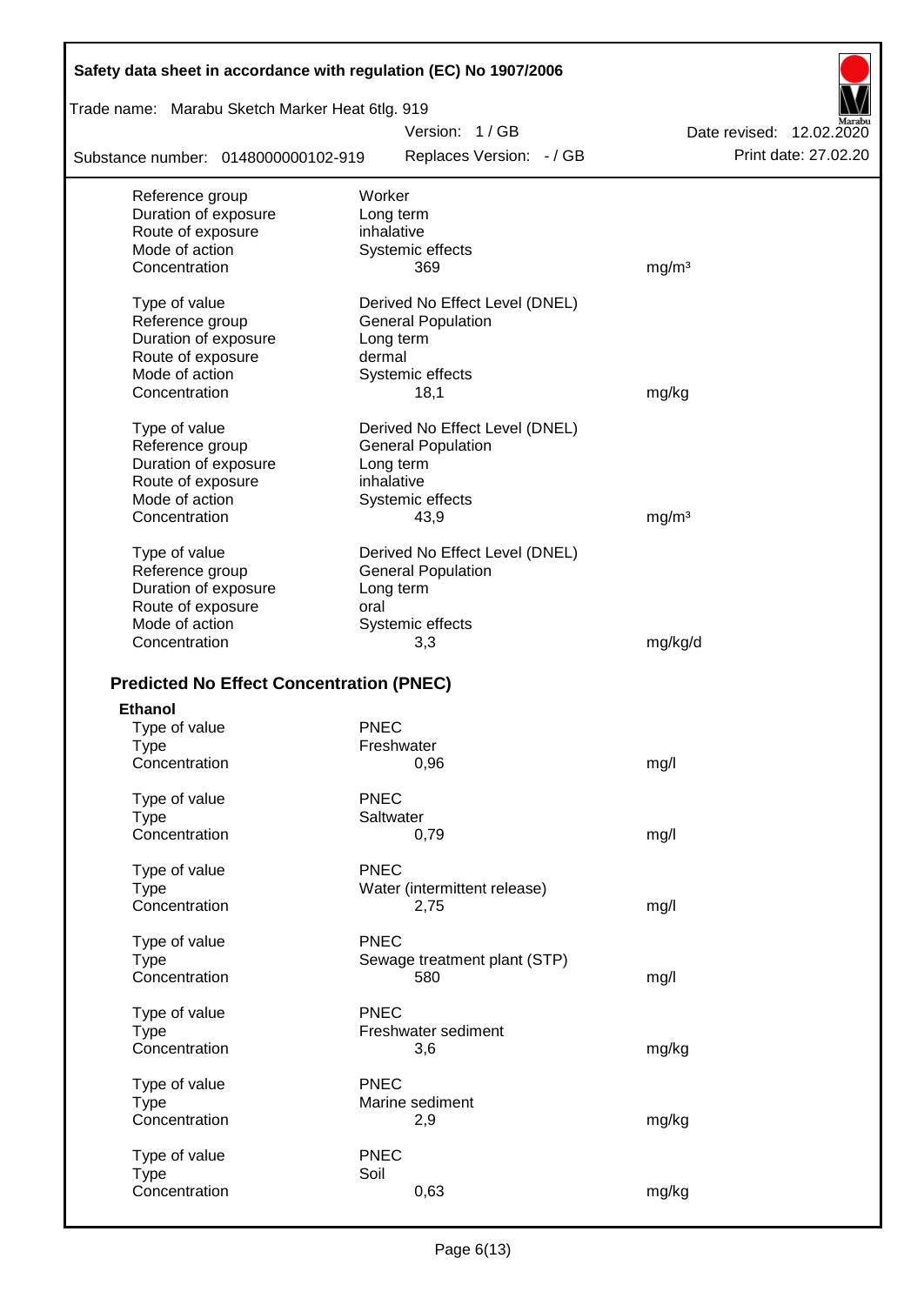|                                                 | Safety data sheet in accordance with regulation (EC) No 1907/2006 |                          |
|-------------------------------------------------|-------------------------------------------------------------------|--------------------------|
| Trade name: Marabu Sketch Marker Heat 6tlg. 919 |                                                                   |                          |
|                                                 | Version: 1/GB                                                     | Date revised: 12.02.2020 |
| Substance number: 0148000000102-919             | Replaces Version: - / GB                                          | Print date: 27.02.20     |
| 1-Methoxy-2-propanol                            |                                                                   |                          |
| Type of value                                   | <b>PNEC</b>                                                       |                          |
| <b>Type</b>                                     | Freshwater                                                        |                          |
| Concentration                                   | 10                                                                | mg/l                     |
| Type of value                                   | <b>PNEC</b>                                                       |                          |
| <b>Type</b>                                     | Water                                                             |                          |
| Concentration                                   | 41,6                                                              | mg/kg                    |
| Type of value                                   | <b>PNEC</b>                                                       |                          |
| Type                                            | Sediment                                                          |                          |
| Concentration                                   | 41,6                                                              | mg/kg                    |
| Type of value                                   | <b>PNEC</b>                                                       |                          |
| <b>Type</b>                                     | Marine sediment                                                   |                          |
| Concentration                                   | 4,17                                                              | mg/kg                    |
| Type of value                                   | <b>PNEC</b>                                                       |                          |
| <b>Type</b>                                     | Soil                                                              |                          |
| Concentration                                   | 2,47                                                              | mg/kg                    |
| Type of value                                   | <b>PNEC</b>                                                       |                          |
| <b>Type</b>                                     | Sewage treatment plant (STP)                                      |                          |
| Concentration                                   | 100                                                               | mg/l                     |
|                                                 |                                                                   |                          |

### **8.2. Exposure controls**

#### **Exposure controls**

Provide adequate ventilation. Where reasonably practicable this should be achieved by the use of local exhaust ventilation and good general extraction. If these are not sufficient to maintain concentrations of particulates and solvent vapour below the OEL, suitable respiratory protection must be worn.

#### **Respiratory protection**

If workers are exposed to concentrations above the exposure limit they must use appropriate, certified respirators. Full mask, filter A

#### **Hand protection**

There is no one glove material or combination of materials that will give unlimited resistance to any individual or combination of chemicals.

For prolonged or repeated handling nitrile rubber gloves with textile undergloves are required.

| Material thickness | 0.5 | mm  |
|--------------------|-----|-----|
| Breakthrough time  | 30  | min |

The breakthrough time must be greater than the end use time of the product.

The instructions and information provided by the glove manufacturer on use, storage, maintenance and replacement must be followed.

Gloves should be replaced regularly and if there is any sign of damage to the glove material.

Always ensure that gloves are free from defects and that they are stored and used correctly.

The performance or effectiveness of the glove may be reduced by physical/ chemical damage and poor maintenance.

Barrier creams may help to protect the exposed areas of the skin, they should however not be applied once exposure has occurred.

#### **Eye protection**

Use safety eyewear designed to protect against splash of liquids.

#### **Body protection**

Cotton or cotton/synthetic overalls or coveralls are normally suitable.

## **SECTION 9: Physical and chemical properties**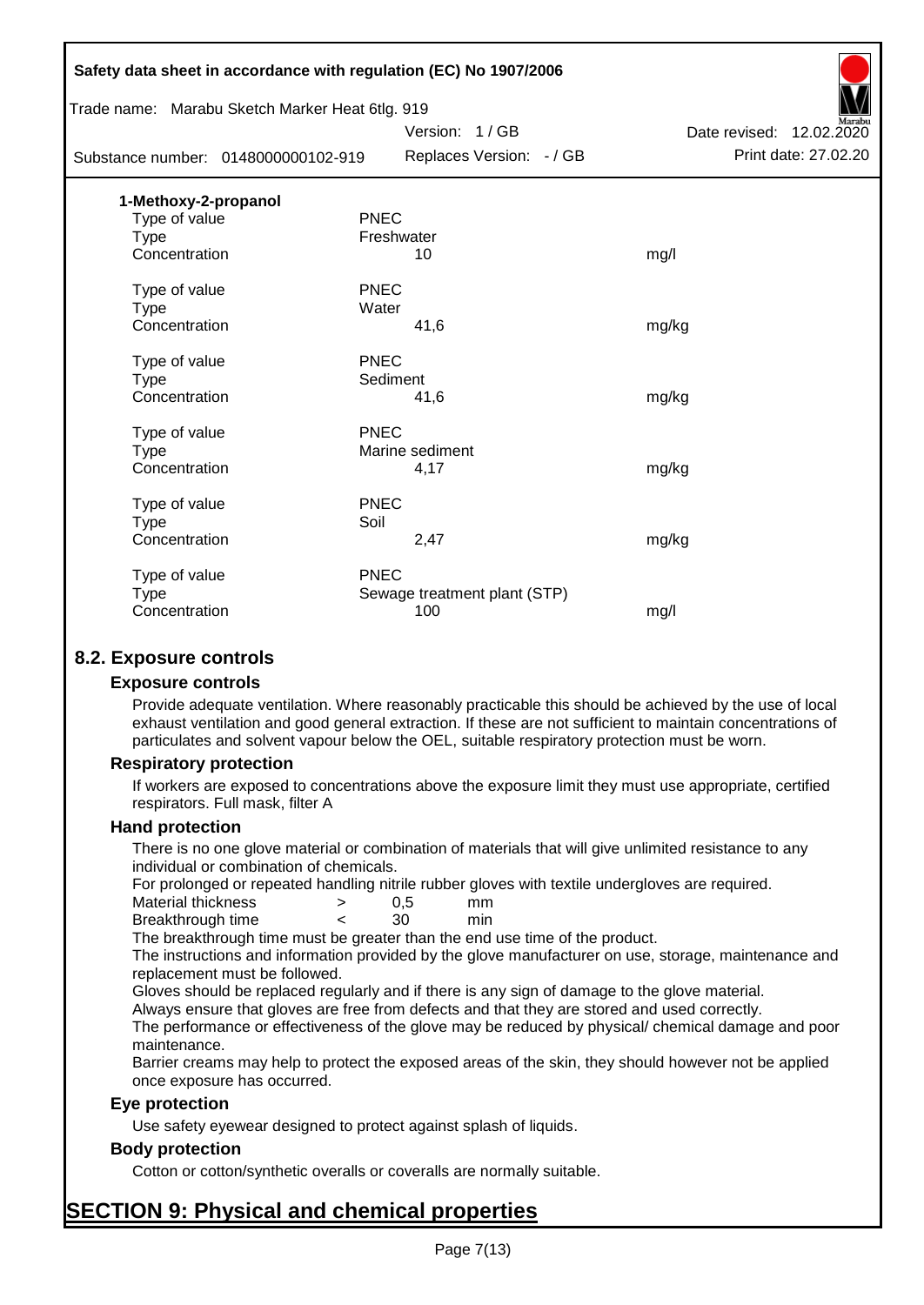| Safety data sheet in accordance with regulation (EC) No 1907/2006<br>Trade name: Marabu Sketch Marker Heat 6tlg. 919 |         | Version: 1/GB            |                 |                                                  |
|----------------------------------------------------------------------------------------------------------------------|---------|--------------------------|-----------------|--------------------------------------------------|
| Substance number: 0148000000102-919                                                                                  |         | Replaces Version: - / GB |                 | Date revised: 12.02.2020<br>Print date: 27.02.20 |
|                                                                                                                      |         |                          |                 |                                                  |
| 9.1. Information on basic physical and chemical properties<br>Form                                                   | Liquid  |                          |                 |                                                  |
| <b>Colour</b>                                                                                                        | yellow  |                          |                 |                                                  |
| <b>Odour</b>                                                                                                         |         | solvent-like             |                 |                                                  |
| <b>Odour threshold</b>                                                                                               |         |                          |                 |                                                  |
| Remarks                                                                                                              |         | No data available        |                 |                                                  |
| pH value                                                                                                             |         |                          |                 |                                                  |
| Remarks                                                                                                              |         | Not applicable           |                 |                                                  |
| <b>Melting point</b>                                                                                                 |         |                          |                 |                                                  |
| Remarks                                                                                                              |         | not determined           |                 |                                                  |
| <b>Freezing point</b>                                                                                                |         |                          |                 |                                                  |
| Remarks                                                                                                              |         | not determined           |                 |                                                  |
| Initial boiling point and boiling range                                                                              |         |                          |                 |                                                  |
| Value                                                                                                                | appr.   | 78                       | $\rm ^{\circ}C$ |                                                  |
| <b>Flash point</b>                                                                                                   |         |                          |                 |                                                  |
| Value                                                                                                                |         | 12                       | $\rm ^{\circ}C$ |                                                  |
| Evaporation rate (ether $= 1$ ) :                                                                                    |         |                          |                 |                                                  |
| Remarks                                                                                                              |         | not determined           |                 |                                                  |
| <b>Flammability (solid, gas)</b><br>Not applicable                                                                   |         |                          |                 |                                                  |
| Upper/lower flammability or explosive limits                                                                         |         |                          |                 |                                                  |
| Lower explosion limit                                                                                                | appr.   | 1,5                      | %(V)            |                                                  |
| Upper explosion limit                                                                                                | appr.   | 15                       | $%$ (V)         |                                                  |
| Source                                                                                                               |         | Literature value         |                 |                                                  |
| <b>Vapour pressure</b>                                                                                               |         |                          |                 |                                                  |
| Value                                                                                                                | appr.   | 59                       | hPa             |                                                  |
| <b>Vapour density</b>                                                                                                |         |                          |                 |                                                  |
| Remarks                                                                                                              |         | not determined           |                 |                                                  |
| <b>Density</b><br><b>Remarks</b>                                                                                     |         |                          |                 |                                                  |
|                                                                                                                      |         | not determined           |                 |                                                  |
| Solubility in water                                                                                                  |         |                          |                 |                                                  |
| Remarks                                                                                                              |         | partially miscible       |                 |                                                  |
| <b>Partition coefficient: n-octanol/water</b>                                                                        |         |                          |                 |                                                  |
| Remarks                                                                                                              |         | Not applicable           |                 |                                                  |
| Ignition temperature                                                                                                 |         |                          |                 |                                                  |
| Value<br>Source                                                                                                      | appr.   | 287<br>Literature value  | $\rm ^{\circ}C$ |                                                  |
| <b>Efflux time</b>                                                                                                   |         |                          |                 |                                                  |
| Value                                                                                                                | $\,<\,$ | 12                       | s               |                                                  |
| Temperature                                                                                                          |         | 20<br>$^{\circ}C$        |                 |                                                  |
| Method                                                                                                               |         | DIN 53211 4 mm           |                 |                                                  |
| <b>Explosive properties</b>                                                                                          |         |                          |                 |                                                  |
| evaluation                                                                                                           | no      |                          |                 |                                                  |
| <b>Oxidising properties</b>                                                                                          |         |                          |                 |                                                  |
| evaluation                                                                                                           |         | None known               |                 |                                                  |
| 9.2. Other information                                                                                               |         |                          |                 |                                                  |

Б

 $\mathsf{l}$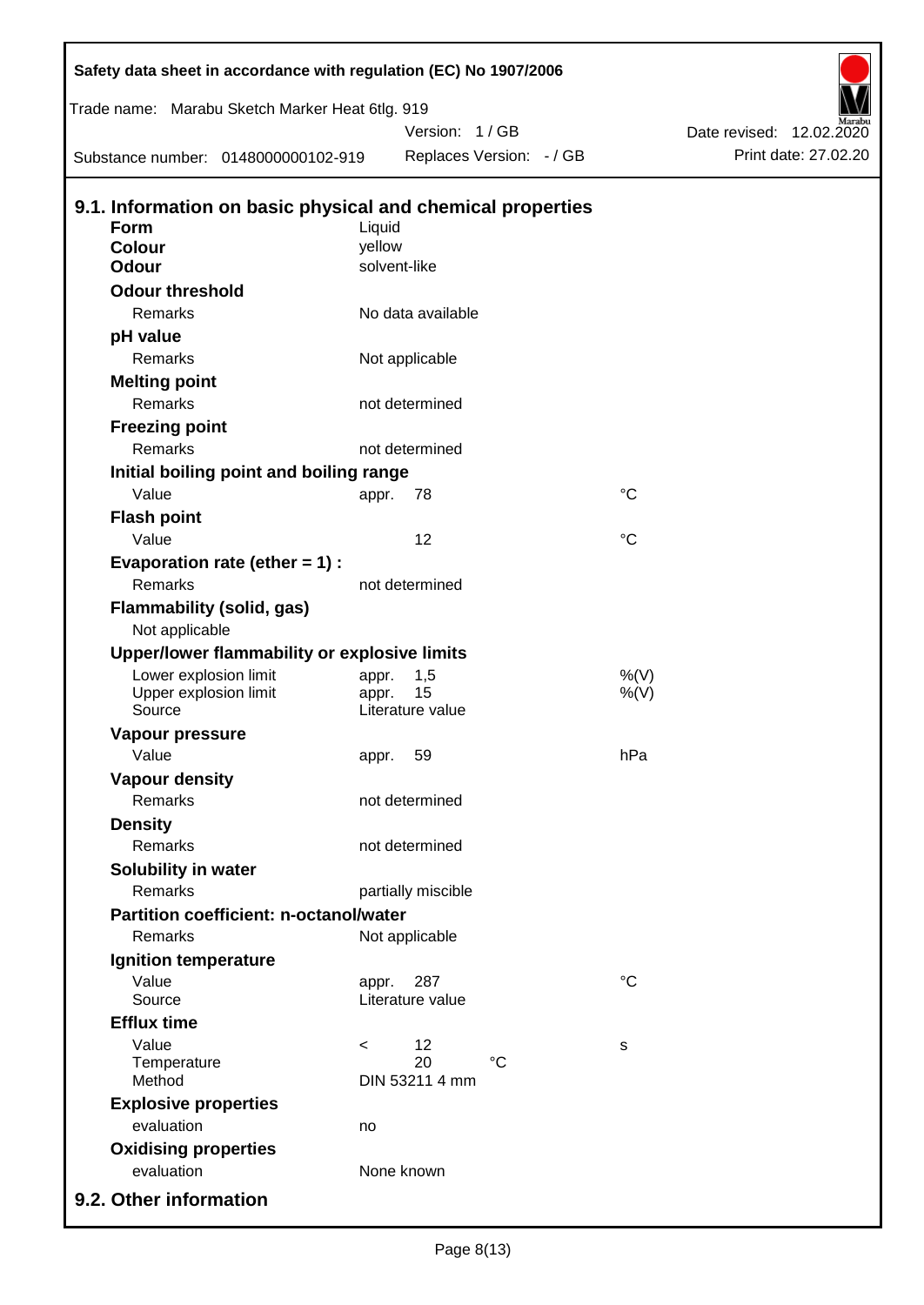| Safety data sheet in accordance with regulation (EC) No 1907/2006                                                                                                     |          |                                      |                          |                                                                                                        |
|-----------------------------------------------------------------------------------------------------------------------------------------------------------------------|----------|--------------------------------------|--------------------------|--------------------------------------------------------------------------------------------------------|
| Trade name: Marabu Sketch Marker Heat 6tlg. 919                                                                                                                       |          |                                      |                          |                                                                                                        |
|                                                                                                                                                                       |          | Version: 1/GB                        |                          | Date revised: 12.02.2020                                                                               |
| Substance number: 0148000000102-919                                                                                                                                   |          |                                      | Replaces Version: - / GB | Print date: 27.02.20                                                                                   |
| <b>Other information</b>                                                                                                                                              |          |                                      |                          | The physical specifications are approximate values and refer to the used safety relevant component(s). |
| <b>SECTION 10: Stability and reactivity</b>                                                                                                                           |          |                                      |                          |                                                                                                        |
| 10.1. Reactivity<br>No hazardous reactions when stored and handled according to prescribed instructions.                                                              |          |                                      |                          |                                                                                                        |
| 10.2. Chemical stability<br>Stable under recommended storage and handling conditions (see section 7).                                                                 |          |                                      |                          |                                                                                                        |
| 10.3. Possibility of hazardous reactions<br>Keep away from oxidising agents, strongly alkaline and strongly acid materials in order to avoid<br>exothermic reactions. |          |                                      |                          |                                                                                                        |
| 10.4. Conditions to avoid<br>When exposed to high temperatures may produce hazardous decomposition products.                                                          |          |                                      |                          |                                                                                                        |
| 10.5. Incompatible materials<br>No hazardous reactions when stored and handled according to prescribed instructions.                                                  |          |                                      |                          |                                                                                                        |
| 10.6. Hazardous decomposition products<br>See chapter 5.2 (Firefighting measures - Special hazards arising from the substance or mixture).                            |          |                                      |                          |                                                                                                        |
| <b>SECTION 11: Toxicological information</b>                                                                                                                          |          |                                      |                          |                                                                                                        |
| 11.1. Information on toxicological effects                                                                                                                            |          |                                      |                          |                                                                                                        |
| <b>Acute oral toxicity</b>                                                                                                                                            |          |                                      |                          |                                                                                                        |
| Remarks                                                                                                                                                               |          |                                      |                          | Based on available data, the classification criteria are not met.                                      |
| <b>Acute oral toxicity (Components)</b>                                                                                                                               |          |                                      |                          |                                                                                                        |
| 1-Methoxy-2-propanol                                                                                                                                                  |          |                                      |                          |                                                                                                        |
| <b>Species</b>                                                                                                                                                        | rat      |                                      |                          |                                                                                                        |
| LD50                                                                                                                                                                  |          | 5200                                 |                          | mg/kg                                                                                                  |
| <b>Acute dermal toxicity</b>                                                                                                                                          |          |                                      |                          |                                                                                                        |
| Remarks                                                                                                                                                               |          |                                      |                          | Based on available data, the classification criteria are not met.                                      |
| <b>Acute dermal toxicity (Components)</b>                                                                                                                             |          |                                      |                          |                                                                                                        |
| 1-Methoxy-2-propanol<br><b>Species</b><br>LD50                                                                                                                        | rabbit   | 14000                                |                          | mg/kg                                                                                                  |
| <b>Acute inhalational toxicity</b>                                                                                                                                    |          |                                      |                          |                                                                                                        |
| Remarks                                                                                                                                                               |          |                                      |                          | Based on available data, the classification criteria are not met.                                      |
| <b>Skin corrosion/irritation</b>                                                                                                                                      |          |                                      |                          |                                                                                                        |
| Remarks                                                                                                                                                               |          |                                      |                          | Based on available data, the classification criteria are not met.                                      |
| Serious eye damage/irritation                                                                                                                                         |          |                                      |                          |                                                                                                        |
| evaluation<br>Remarks                                                                                                                                                 | irritant | The classification criteria are met. |                          |                                                                                                        |
| <b>Sensitization</b>                                                                                                                                                  |          |                                      |                          |                                                                                                        |
| Remarks                                                                                                                                                               |          |                                      |                          | Based on available data, the classification criteria are not met.                                      |
| <b>Mutagenicity</b>                                                                                                                                                   |          |                                      |                          |                                                                                                        |
| Remarks                                                                                                                                                               |          |                                      |                          | Based on available data, the classification criteria are not met.                                      |
| <b>Reproductive toxicity</b><br>Remarks                                                                                                                               |          |                                      |                          | Based on available data, the classification criteria are not met.                                      |
|                                                                                                                                                                       |          |                                      |                          |                                                                                                        |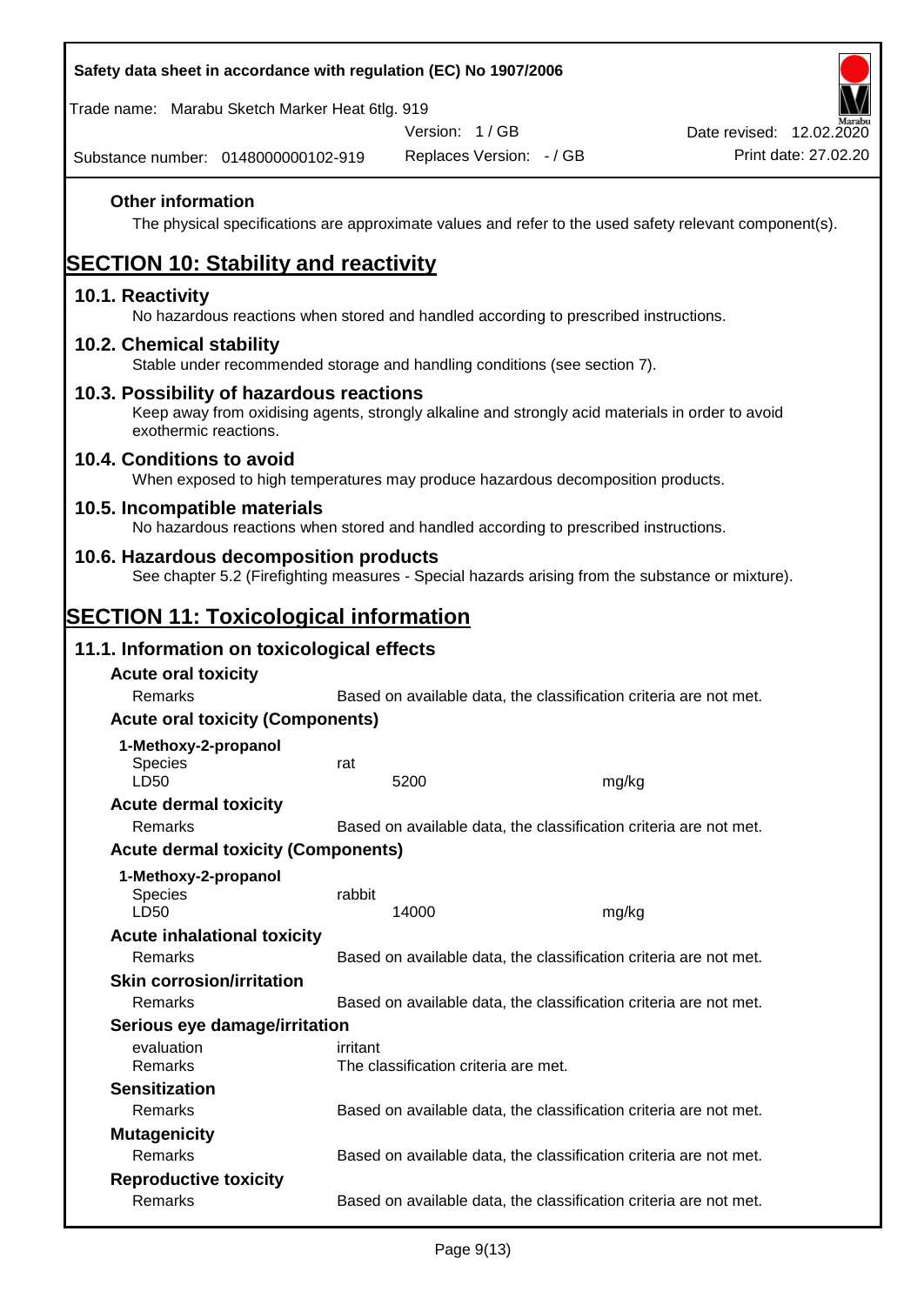#### **Safety data sheet in accordance with regulation (EC) No 1907/2006**

Trade name: Marabu Sketch Marker Heat 6tlg. 919

Version: 1 / GB

Substance number: 0148000000102-919

Replaces Version: - / GB Print date: 27.02.20 Date revised: 12.02.2020

| Carcinogenicity<br><b>Remarks</b>            | Based on available data, the classification criteria are not met. |
|----------------------------------------------|-------------------------------------------------------------------|
| <b>Specific Target Organ Toxicity (STOT)</b> |                                                                   |
| Single exposure<br><b>Remarks</b>            | Based on available data, the classification criteria are not met. |
| <b>Repeated exposure</b><br><b>Remarks</b>   | Based on available data, the classification criteria are not met. |

Based on available data, the classification criteria are not met.

#### **Experience in practice**

Exposure to component solvents vapours concentration in excess of the stated occupational exposure limit may result in adverse health effects such as mucous membrane and respiratory system irritation and adverse effects on kidney, liver and central nervous system. Symptoms and signs include headache, dizziness, fatigue, muscular weakness, drowsiness and in extreme cases, loss of consciousness. Solvents may cause some of the above effects by absorption through the skin. Repeated or prolonged contact with the mixture may cause removal of natural fat from the skin resulting in non-allergic contact dermatitis and absorption through the skin. The liquid splashed in the eyes may cause irritation and reversible damage. Ingestion may cause nausea, diarrhoea and vomiting. This takes into account, where known, delayed and immediate effects and also chronic effects of components from short-term and long-term exposure by oral, inhalation and dermal routes of exposure and eye contact.

#### **Other information**

There are no data available on the mixture itself.

The mixture has been assessed following the additivity method of the CLP Regulation (EC) No 1272/2008 and classified for toxicological hazards accordingly.

## **SECTION 12: Ecological information**

#### **12.1. Toxicity**

#### **General information**

There are no data available on the mixture itself.Do not allow to enter drains or water courses.The mixture has been assessed following the summation method of the CLP Regulation (EC) No 1272/2008 and is not classified as dangerous for the environment.

#### **Fish toxicity (Components)**

| 1-Methoxy-2-propanol                  |             |                              |   |      |
|---------------------------------------|-------------|------------------------------|---|------|
| Species                               |             | golden orfe (Leuciscus idus) |   |      |
| LC <sub>0</sub>                       | >           | 4600                         |   | mq/l |
| Duration of exposure                  |             | 96                           | h |      |
| <b>Daphnia toxicity (Components)</b>  |             |                              |   |      |
| 1-Methoxy-2-propanol                  |             |                              |   |      |
| <b>Species</b>                        |             | Daphnia magna                |   |      |
| EC50                                  |             | 23300                        |   | mq/l |
| Duration of exposure                  |             | 48                           | h |      |
| <b>Algae toxicity (Components)</b>    |             |                              |   |      |
| 1-Methoxy-2-propanol                  |             |                              |   |      |
| Species                               | Desmodesmus |                              |   |      |
| EC50                                  | ⋗           | 1000                         |   | mq/l |
| Duration of exposure                  |             | 168                          | h |      |
| <b>Bacteria toxicity (Components)</b> |             |                              |   |      |
| 1-Methoxy-2-propanol                  |             |                              |   |      |
| Species                               |             | activated sludge             |   |      |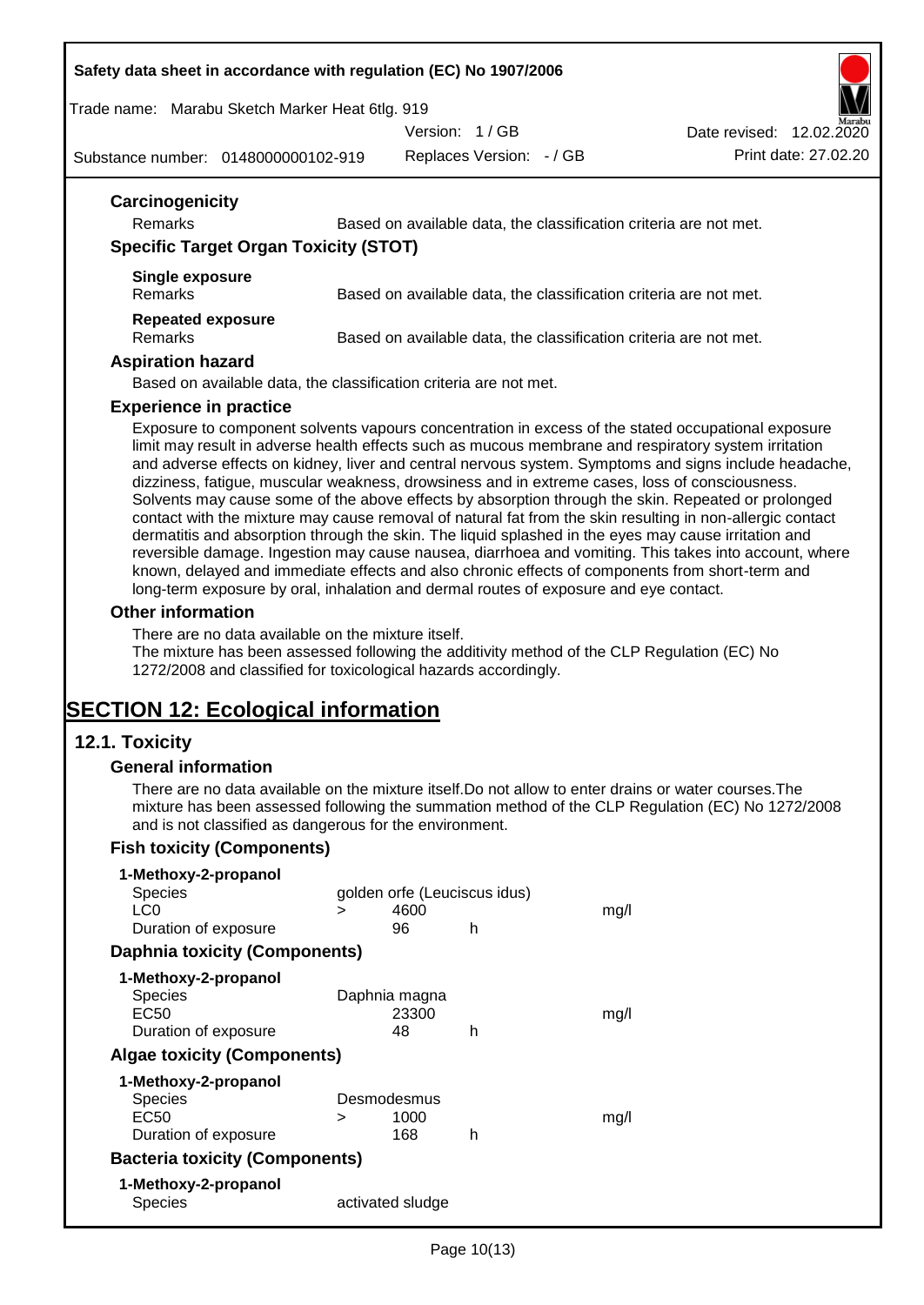| Safety data sheet in accordance with regulation (EC) No 1907/2006                                                                                                                                                                                                       |                                                                                                                                                                                                                                                                                                                                                                                                                                                                      |                   |                |                          |                                                    |                          |                      |
|-------------------------------------------------------------------------------------------------------------------------------------------------------------------------------------------------------------------------------------------------------------------------|----------------------------------------------------------------------------------------------------------------------------------------------------------------------------------------------------------------------------------------------------------------------------------------------------------------------------------------------------------------------------------------------------------------------------------------------------------------------|-------------------|----------------|--------------------------|----------------------------------------------------|--------------------------|----------------------|
| Trade name: Marabu Sketch Marker Heat 6tlg. 919                                                                                                                                                                                                                         |                                                                                                                                                                                                                                                                                                                                                                                                                                                                      |                   | Version: 1/GB  |                          |                                                    | Date revised: 12.02.2020 |                      |
| Substance number: 0148000000102-919                                                                                                                                                                                                                                     |                                                                                                                                                                                                                                                                                                                                                                                                                                                                      |                   |                | Replaces Version: - / GB |                                                    |                          | Print date: 27.02.20 |
| <b>EC50</b>                                                                                                                                                                                                                                                             |                                                                                                                                                                                                                                                                                                                                                                                                                                                                      | $\,>$             | 1000           |                          | mg/l                                               |                          |                      |
| 12.2. Persistence and degradability<br><b>General information</b><br>No data available<br>1-Methoxy-2-propanol<br>Value                                                                                                                                                 | <b>Biodegradability (Components)</b>                                                                                                                                                                                                                                                                                                                                                                                                                                 |                   | 90             |                          | %                                                  |                          |                      |
| Duration of test<br>evaluation<br>Method                                                                                                                                                                                                                                |                                                                                                                                                                                                                                                                                                                                                                                                                                                                      | <b>OECD 301 F</b> | 28             | d                        | Readily biodegradable (according to OECD criteria) |                          |                      |
| 12.3. Bioaccumulative potential<br><b>General information</b><br>Remarks<br>12.4. Mobility in soil<br><b>General information</b><br>12.5. Results of PBT and vPvB assessment<br><b>General information</b><br>12.6. Other adverse effects<br><b>General information</b> | There are no data available on the mixture itself.<br><b>Partition coefficient: n-octanol/water</b><br>There are no data available on the mixture itself.<br>There are no data available on the mixture itself.<br>There are no data available on the mixture itself.                                                                                                                                                                                                |                   | Not applicable |                          |                                                    |                          |                      |
| <b>SECTION 13: Disposal considerations</b><br>13.1. Waste treatment methods                                                                                                                                                                                             |                                                                                                                                                                                                                                                                                                                                                                                                                                                                      |                   |                |                          |                                                    |                          |                      |
|                                                                                                                                                                                                                                                                         | Disposal recommendations for the product                                                                                                                                                                                                                                                                                                                                                                                                                             |                   |                |                          |                                                    |                          |                      |
| EWC waste code                                                                                                                                                                                                                                                          | Do not allow to enter drains or water courses.<br>Wastes and emptied containers should be classified in accordance with relevant national regulation.<br>The European Waste Catalogue classification of this product, when disposed of as waste is<br>If this product is mixed with other wastes, the original waste product code may no longer apply and the<br>appropriate code should be assigned.<br>For further information contact your local waste authority. | 08 03 12*         |                |                          | waste ink containing dangerous substances          |                          |                      |
|                                                                                                                                                                                                                                                                         | Disposal recommendations for packaging                                                                                                                                                                                                                                                                                                                                                                                                                               |                   |                |                          |                                                    |                          |                      |
|                                                                                                                                                                                                                                                                         | Using information provided in this safety data sheet, advice should be obtained from the relevant waste<br>authority on the classification of empty containers.<br>Empty containers must be scrapped or reconditioned.<br>Not emptied containers are hazardous waste (waste code number 150110).                                                                                                                                                                     |                   |                |                          |                                                    |                          |                      |
| <b>SECTION 14: Transport information</b>                                                                                                                                                                                                                                |                                                                                                                                                                                                                                                                                                                                                                                                                                                                      |                   |                |                          |                                                    |                          |                      |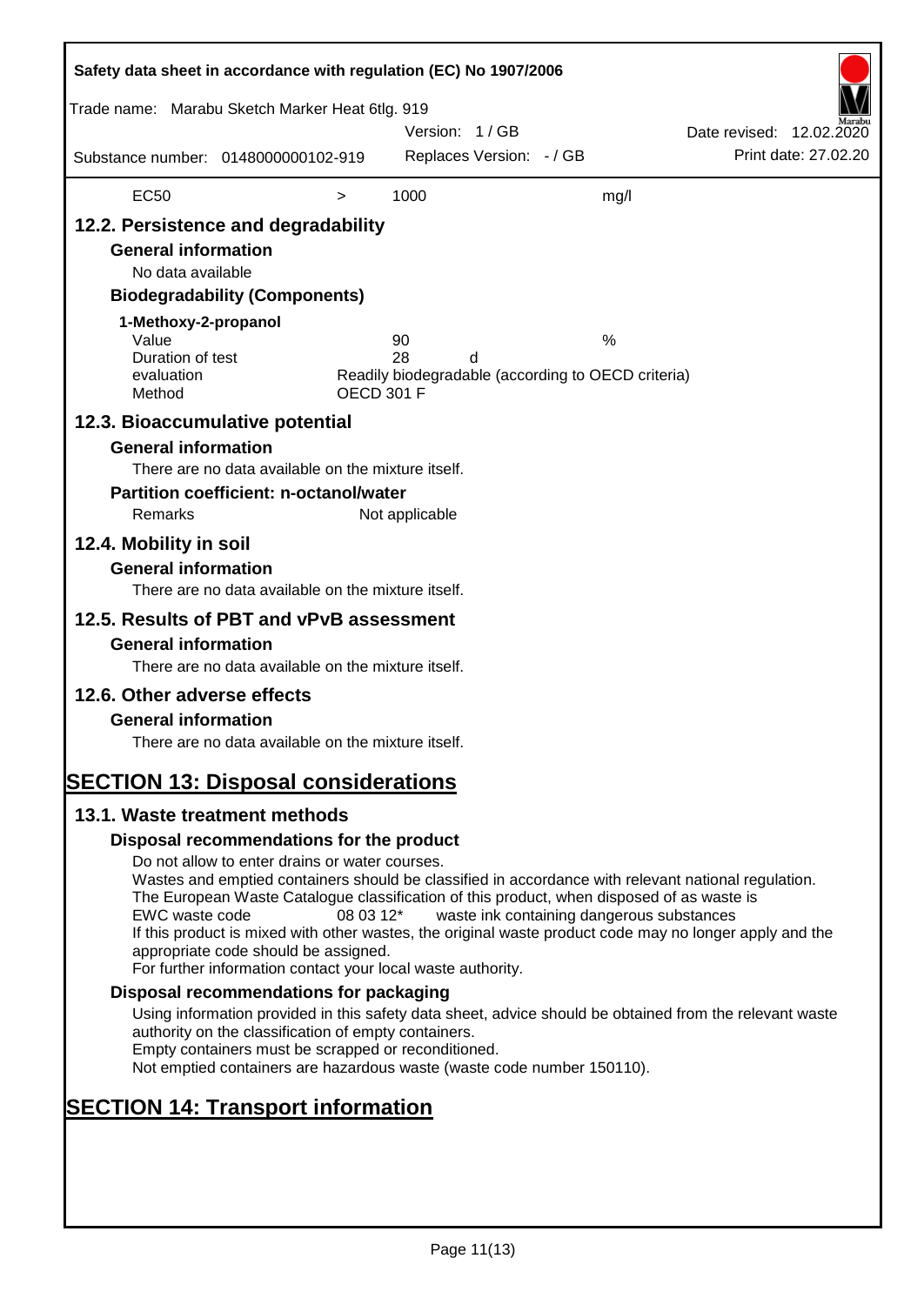#### **Safety data sheet in accordance with regulation (EC) No 1907/2006**

#### Trade name: Marabu Sketch Marker Heat 6tlg. 919

Substance number: 0148000000102-919

|                                     | <b>Land transport ADR/RID</b> | <b>Marine transport</b><br><b>IMDG/GGVSee</b> | Air transport<br><b>ICAO/IATA</b> |
|-------------------------------------|-------------------------------|-----------------------------------------------|-----------------------------------|
| Tunnel restriction code             | D/E                           |                                               |                                   |
| 14.1. UN number                     | 1263                          | 1263                                          | 1263                              |
| 14.2. UN proper shipping name       | <b>PAINT</b>                  | <b>PAINT</b>                                  | <b>PAINT</b>                      |
| 14.3. Transport hazard<br>class(es) | 3                             | 3                                             | 3                                 |
| Label                               |                               |                                               |                                   |
| 14.4. Packing group                 | Ш                             | Ш                                             | $\mathbf{H}$                      |
| Special provision                   | 640D                          |                                               |                                   |
| <b>Limited Quantity</b>             | 51                            |                                               |                                   |
| Transport category                  | $\mathbf{3}$                  |                                               |                                   |
| 14.5. Environmental hazards         |                               | no                                            |                                   |

Version: 1 / GB

### **Information for all modes of transport**

#### **14.6. Special precautions for user**

Transport within the user's premises:

Always transport in closed containers that are upright and secure.

Ensure that persons transporting the product know what to do in the event of an accident or spillage.

### **Other information**

**14.7. Transport in bulk according to Annex II of Marpol and the IBC Code** no

# **SECTION 15: Regulatory information**

### **15.1. Safety, health and environmental regulations/legislation specific for the substance or mixture**

### **VOC**

VOC (EU) 81,5 %

#### **Other information**

The product does not contain substances of very high concern (SVHC).

### **15.2. Chemical safety assessment**

For this preparation a chemical safety assessment has not been carried out.

# **SECTION 16: Other information**

**Hazard statements listed in Chapter 3**



Replaces Version: - / GB Print date: 27.02.20 Date revised: 12.02.2020